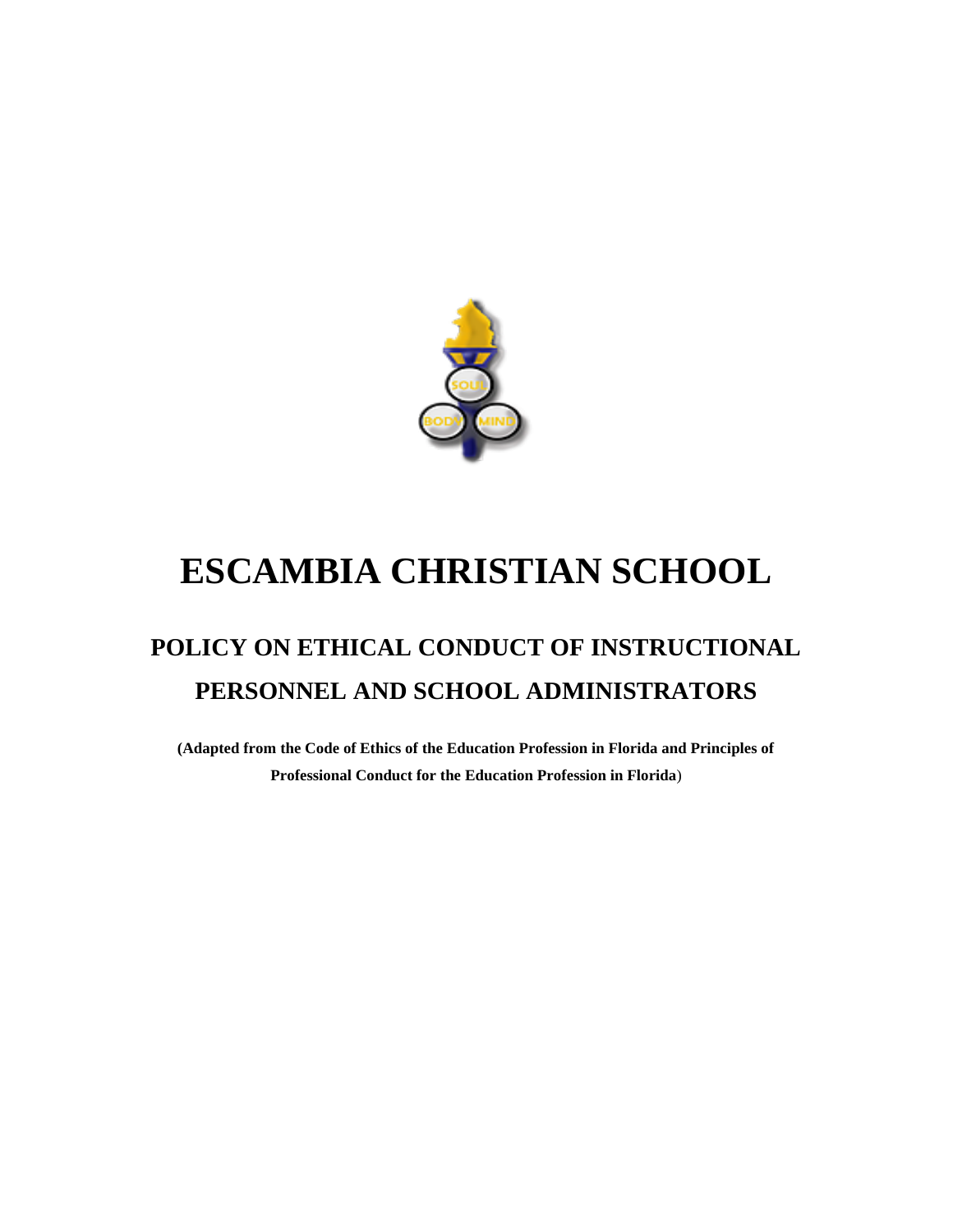**This Page Intentionally Left Blank**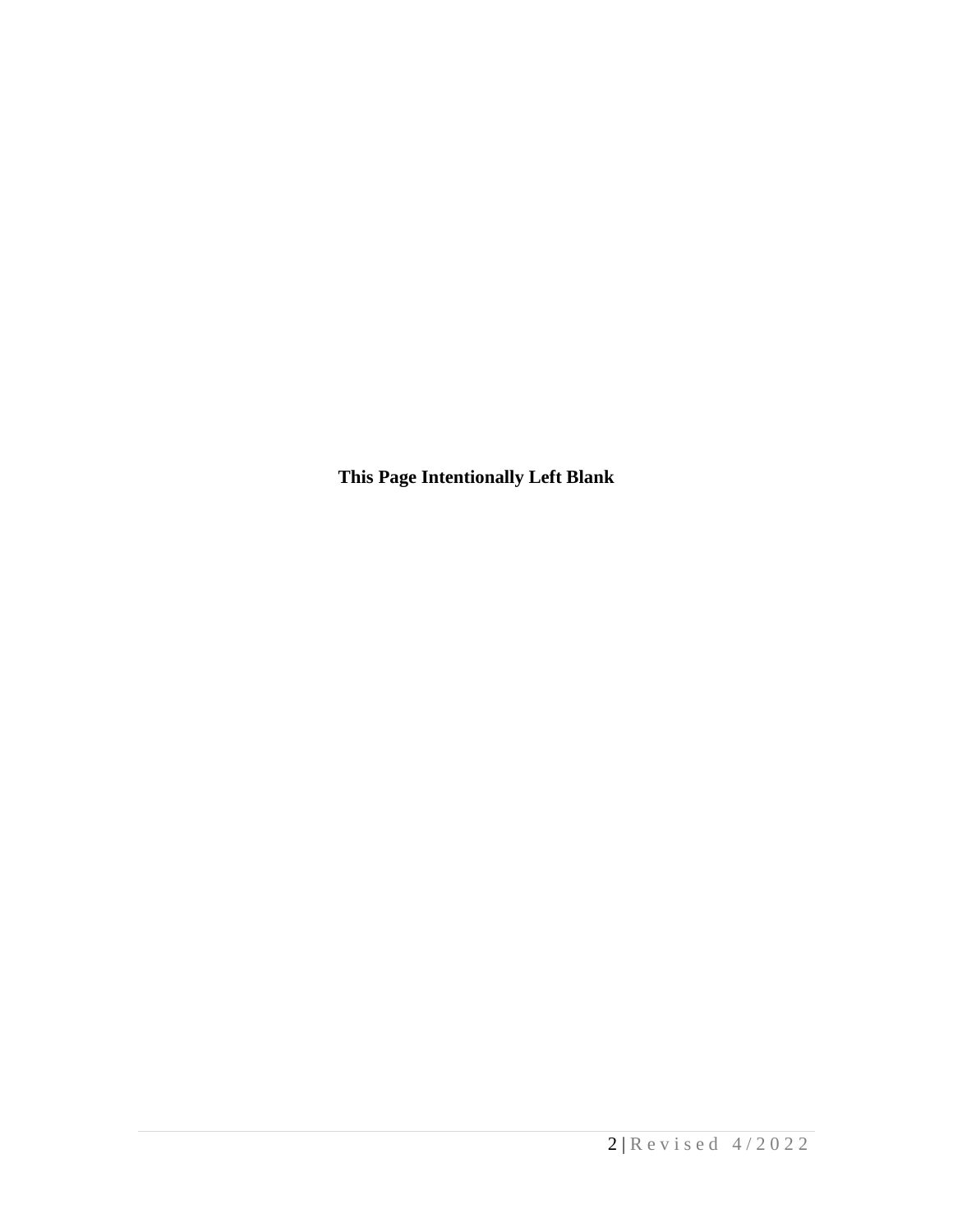## **WORKPLACE STANDARDS AND POLICIES ETHICAL CONDUCT OF INSTRUCTIONAL PERSONNEL AND SCHOOL ADMINISTRATORS**

Escambia Christian School values the worth and dignity of every person, the pursuit of truth, devotion to excellence, acquisition of knowledge, and the nurture of democratic citizenship. Essential to the achievement of these standards are the freedom to learn and to teach and the guarantee of equal opportunity for all.

Our primary concern is the student and the development of the student's potential. Employees will therefore strive for professional growth and will seek to exercise the best professional judgment and integrity.

As a representative of the school, personnel and administrators must demonstrate and uphold standards of ethical conduct both in and outside of the classroom. As a public employee and a role model to students, instructional personnel and school administrators have a duty, at all times, to:

### **Abide by the Code of Ethics of the Education Profession in Florida (Rule 6B-1.001, F.A.C.)**

1. The educator values the worth and dignity of every person, the pursuit of truth, devotion to excellence, acquisition of knowledge, and the nurture of democratic citizenship. Essential to the achievement of these standards are the freedom to learn and to teach and the guarantee of equal opportunity for all.

2. The educator's primary professional concern will always be for the student and for the development of the student's potential. The educator will therefore strive for professional growth and will seek to exercise the best professional judgment and integrity.

3. Aware of the importance of maintaining the respect and confidence of one's colleagues, of students, of parents, and of other members of the community, the educator strives to achieve and sustain the highest degree of ethical conduct.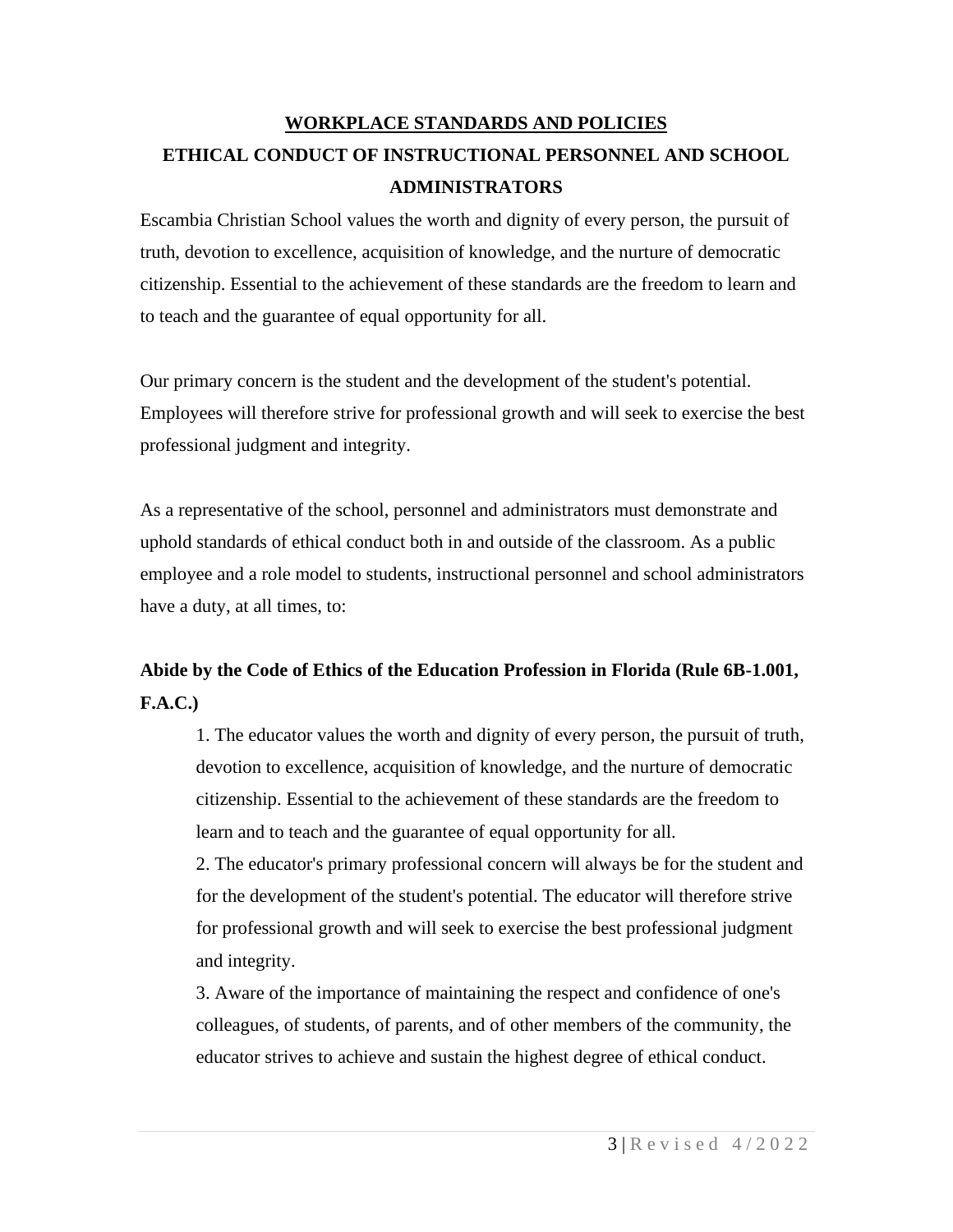### **Uphold the Principles of Professional Conduct for the Education Profession in Florida (Rule 6B-1.006, F.A.C.)**

**1.** Obligation to the student requires that the individual:

**a.** Shall make reasonable effort to protect the student from conditions harmful to learning and/or to the student's mental and/or physical health and/or safety.

**b.** Shall not unreasonably restrain a student from independent action in pursuit of learning.

**c.** Shall not unreasonably deny a student access to diverse points of view.

**d.** Shall not intentionally suppress or distort subject matter relevant to a student's academic program.

**e.** Shall not intentionally expose a student to unnecessary embarrassment or disparagement.

**f.** Shall not intentionally violate or deny a student's legal rights.

**g.** Shall not harass or discriminate against any student on the basis of race, color, religion, sex, age, national or ethnic origin, political beliefs, marital status, handicapping condition, sexual orientation, or social and family background and shall make reasonable effort to assure that each student is protected from harassment or discrimination.

**h**. Shall not exploit a relationship with a student for personal gain or advantage. **i**. Shall keep in confidence personally identifiable information obtained in the course of professional service, unless disclosure serves professional purposes or is required by law.

#### **2. Obligation to the public requires that the individual:**

**a**. Shall take reasonable precautions to distinguish between personal views and those of any educational institution or organization with which the individual is affiliated.

**b.** Shall not intentionally distort or misrepresent facts concerning an educational matter in direct or indirect public expression.

**c.** Shall not use institutional privileges for personal gain or advantage.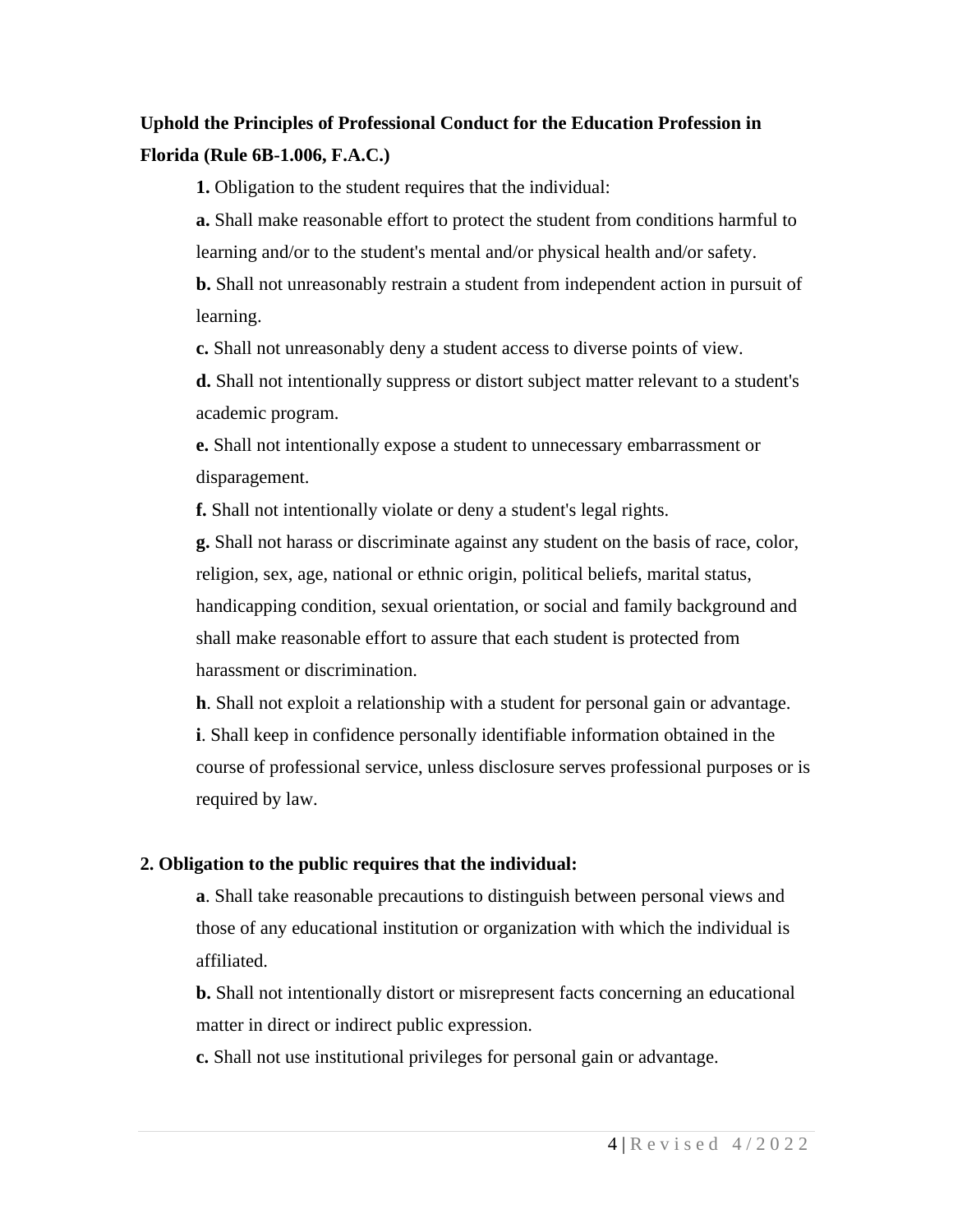**d.** Shall accept no gratuity, gift, or favor that might influence professional judgment.

**e.** Shall offer no gratuity, gift, or favor to obtain special advantages.

#### **3. Obligation to the profession of education requires that the individual:**

**a.** Shall maintain honesty in all professional dealings.

**b.** Shall not on the basis of race, color, religion, sex, age, national or ethnic origin, political beliefs, marital status, handicapping condition if otherwise qualified, or social and family background deny to a colleague professional benefit or advantages or participation in any professional organization.

**c.** Shall not interfere with a colleague's exercise of political or civil rights and responsibilities.

**d.** Shall not engage in harassment or discriminatory conduct which unreasonably interferes with an individual's performance of professional or work responsibilities or with the orderly processes of education or which creates a hostile, intimidating, abusive, offensive, or oppressive environment; and, further, shall make reasonable effort to assure that each individual is protected from such harassment or discrimination.

**e.** Shall not make malicious or intentionally false statements about a colleague.

**f.** Shall not use coercive means or promise special treatment to influence professional judgments of colleagues.

**g.** Shall not misrepresent one's own professional qualifications.

**h.** Shall not submit fraudulent information on any document in connection with professional activities.

**i.** Shall not make any fraudulent statement or fail to disclose a material fact in one's own or another's application for a professional position.

**j.** Shall not withhold information regarding a position from an applicant or misrepresent an assignment or conditions of employment.

**k.** Shall provide upon the request of the certificated individual a written statement of specific reason for recommendations that lead to the denial of increments, significant changes in employment, or termination of employment.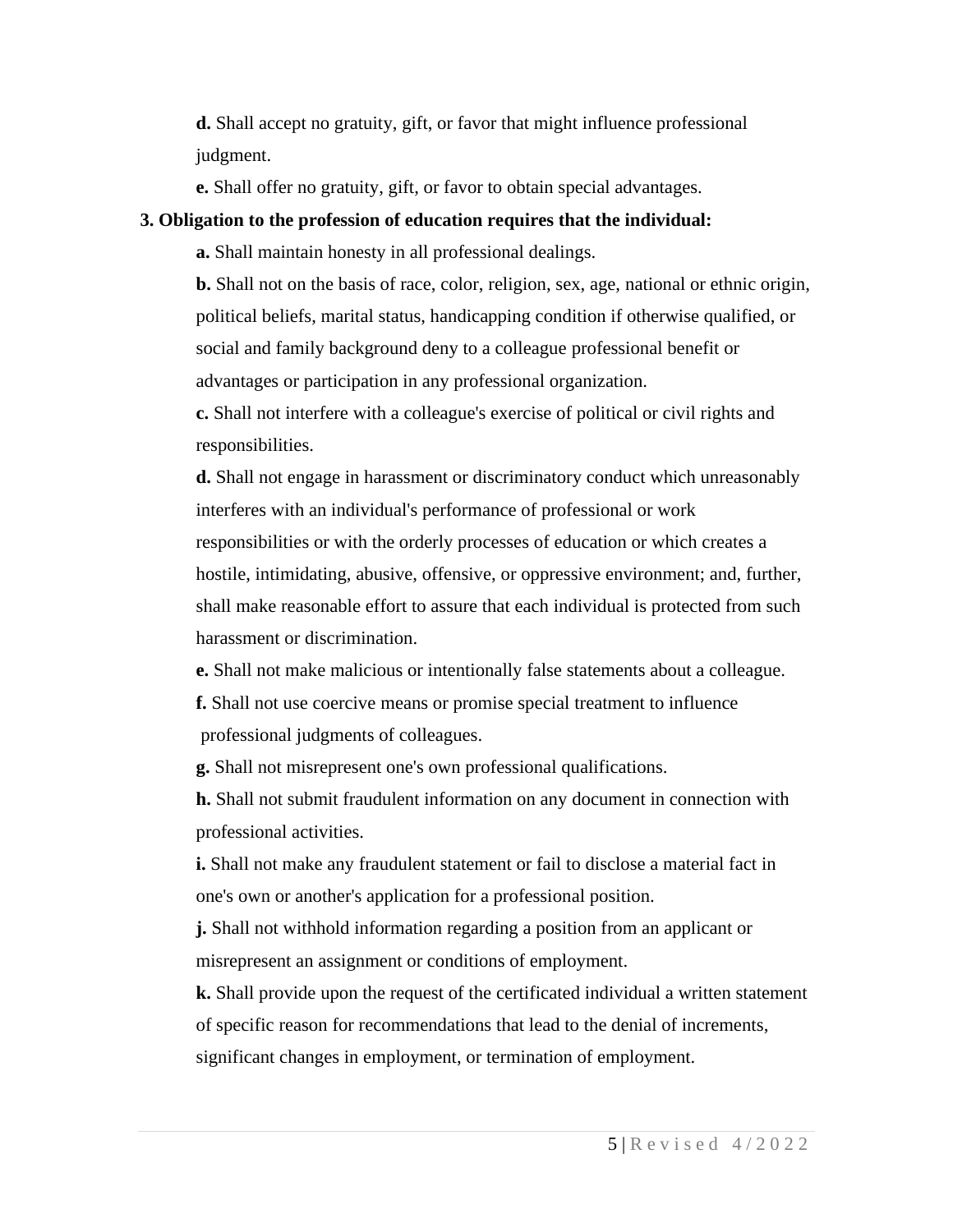**l.** Shall not assist entry into or continuance in the profession of any person known to be unqualified in accordance with these Principles of Professional Conduct for the Education Profession in Florida and other applicable Florida Statutes and State Board of Education Rules.

**m.** Shall self-report within forty-eight (48) hours to appropriate authorities (as determined by Escambia Christian School Board) any arrests/charges involving the abuse of a child or the sale and/or possession of a controlled substance. Such notice shall not be considered an admission of guilt, nor shall such notice be admissible for any purpose in any proceeding, civil or criminal, administrative or judicial, investigatory, or adjudicatory. In addition, shall self-report any conviction, finding of guilt, withholding of adjudication, commitment to a pretrial diversion program, or entering of a plea of guilty or Nolo Contendre for any criminal offense other than a minor traffic violation within forty-eight (48) hours after the final judgment. When managing sealed and expunged records disclosed under this rule, Escambia Christian School shall comply with the confidentiality provisions of Sections 943.0585(4)(c) and 943.059(4)(c), Florida Statutes.

**n.** Shall report to appropriate authorities any known allegation of a violation of the Florida School Code or State Board of Education Rules as defined in Section 1012.795(1), Florida Statutes.

**o.** Shall seek no reprisal against any individual who has reported any allegation of a violation of the Florida School Code or State Board of Education Rules as defined in Section1012.795(1), Florida Statutes.

**p.** Shall comply with the conditions of an order of the Education Practices Commission.

**q.** Shall, as the supervising administrator, cooperate with the Education Practices Commission in monitoring the probation of a subordinate.

**Abide by all school policies and procedures with steadfast adherence to the following:**

**Immediately report known or suspected child abuse or neglect to the Florida Department of Children and Families Toll-Free Hotline (1-800-96-ABUSE)**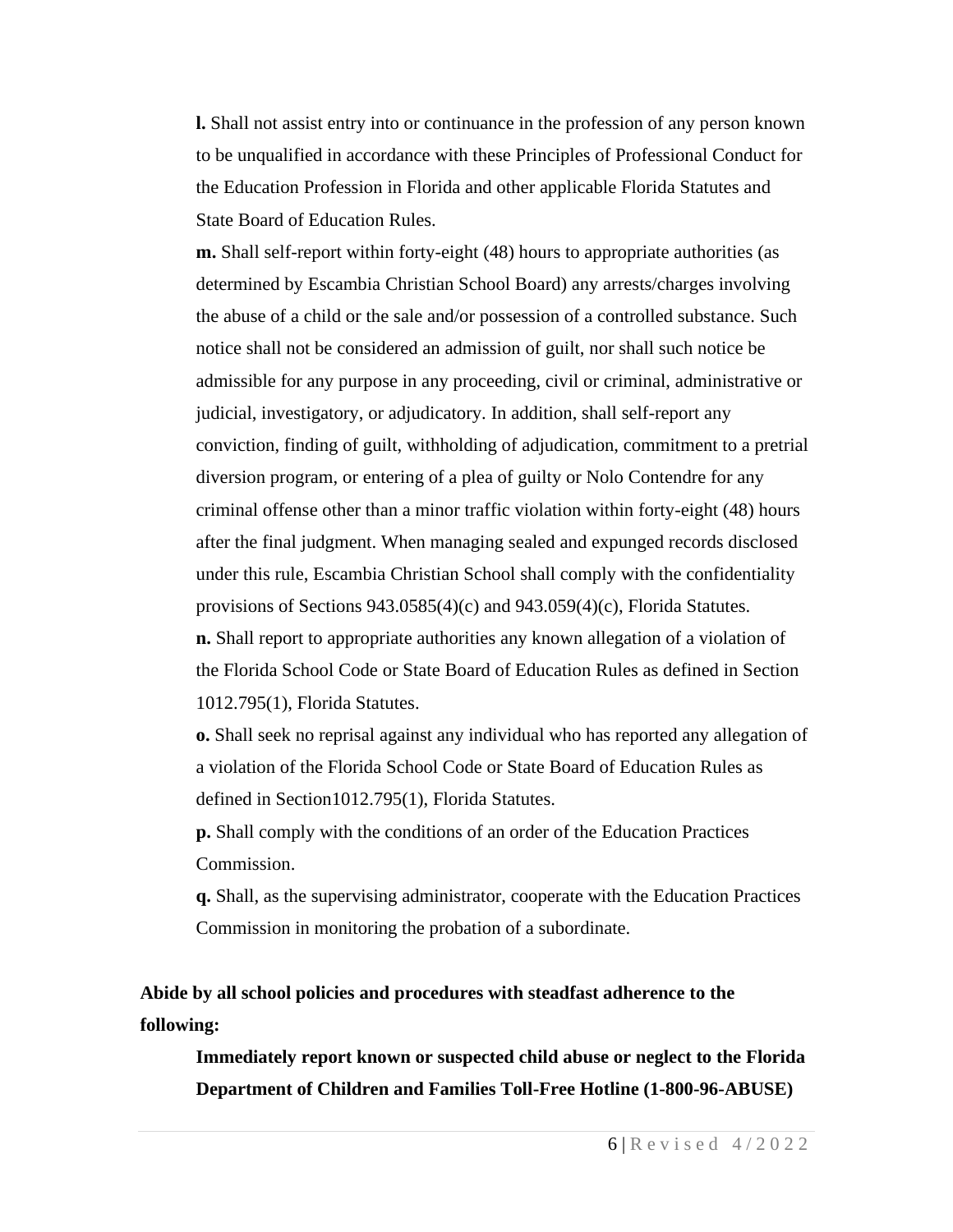In accordance with section 39.201, Florida Statutes, any person who knows, or has reasonable cause to suspect, that a child is abused, abandoned, or neglected by a parent, legal custodian, caregiver, or other person responsible for the child's welfare, or that a child is in need of supervision and care and has no parent, legal custodian, or responsible adult relative immediately known and available to provide supervision and care shall report such knowledge or suspicion to the Department of Children and Families (DCF) Central Abuse Hotline at 1-800-96- ABUSE.

Instructional personnel and school administrators may report such information to DCF in unison but reporting to another school employee does not fulfill the legal obligation to report to DCF.

A person who is required by statute to report known or suspected abuse or neglect and fails to do so, is subject to disciplinary action by the employer, by the State Department of Education and/or through criminal prosecution.

In section 39.01(2), Florida Statutes, the term "Abuse" means any willful act or threatened act that results in any physical, mental, or sexual injury or harm that causes or is likely to cause the child's physical, mental, or emotional health to be significantly impaired. Abuse of a child includes acts or omissions. Corporal discipline of a child by a parent or legal custodian for disciplinary purposes does not in itself constitute abuse when it does not result in harm to the child.

In section 39.01(44), Florida Statutes, an act of "Neglect" occurs when a child is deprived of, or is allowed to be deprived of, necessary food, clothing, shelter, or medical treatment or a child is permitted to live in an environment when such deprivation or environment causes the child's physical, mental, or emotional health to be significantly impaired or to be in danger of being significantly impaired.

In section 39.01(47), Florida Statutes, "Other person responsible for a child's welfare" includes the child's legal guardian or foster parent; an employee of any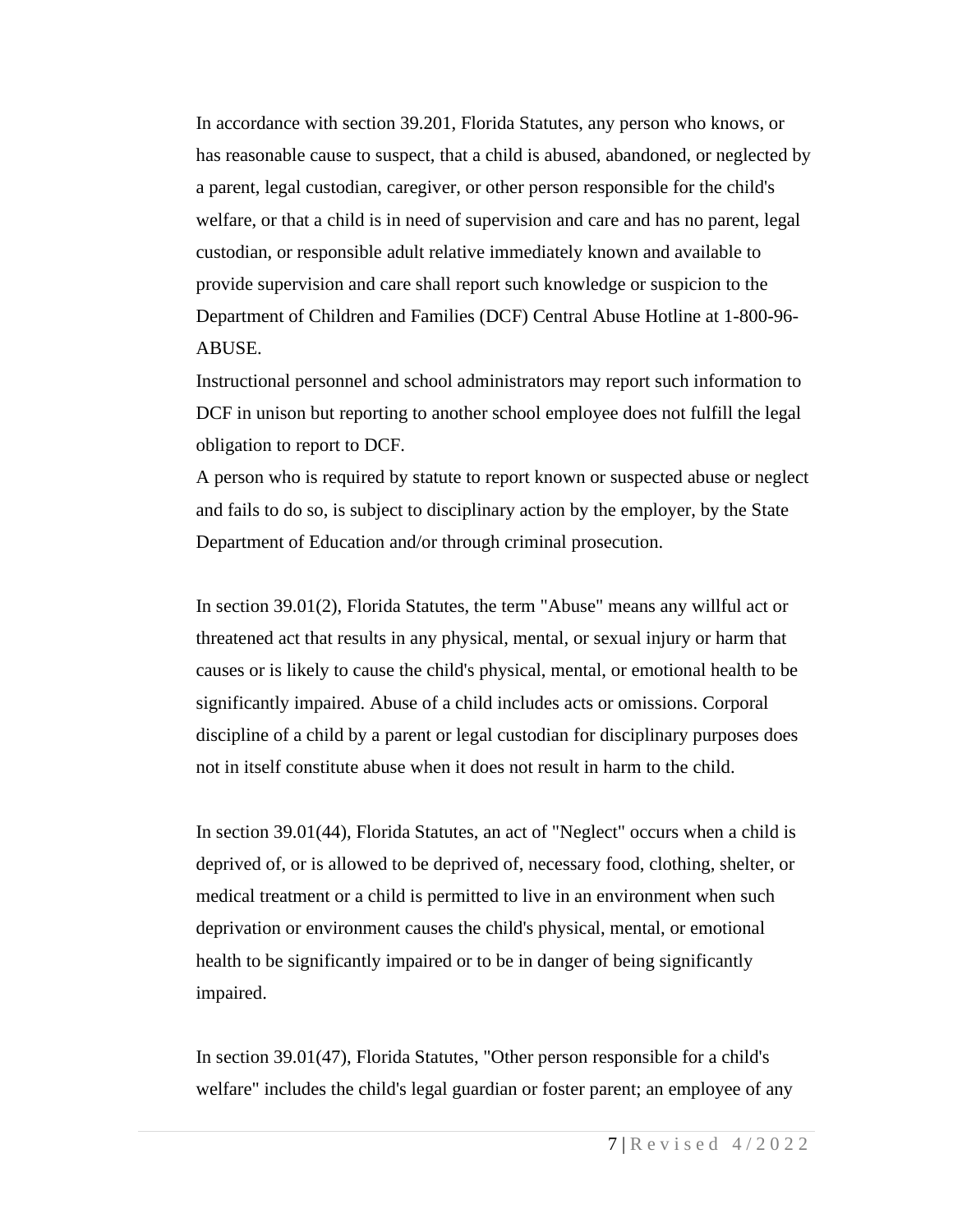school, public or private child day care center, residential home, institution, facility, or agency; a law enforcement officer employed in any facility, service, or program for children that is operated or contracted by the Department of Juvenile Justice; or any other person legally responsible for the child's welfare in a residential setting; and also includes an adult sitter or relative entrusted with a child's care.

In accordance with section 39.203, Florida Statutes, any person who reports in good faith any instance of child abuse, abandonment, or neglect to the Department of Children and Families or any law enforcement agency, shall be immune from any civil or criminal liability which might otherwise result by reason of such action.

**Immediately report to Escambia Christian School's designee any alleged misconduct that affects the health, safety, or welfare of a student, by other instructional personnel or school administrators.**

In accordance with section 1012.795(1)(b) Florida Statutes, any instructional personnel or school administrator must report alleged misconduct that affects the health, safety, or welfare of a student by instructional personnel or school administrators. If instructional personnel or school administrators have knowledge of a violation of section 1012.795 or the Principles of Professional Conduct or the school's code of conduct, designated employees shall immediately report the nature of the misconduct to Escambia Christian School's designee. The school designee is **Mr. Joseph A. Wilson**.

Instructional personnel or school administrators who fail to report misconduct of other instructional personnel or school administrators that affect the health, safety or welfare of students shall be subject to disciplinary action up to and including termination of employment and revocation of their Florida Educator Certificate.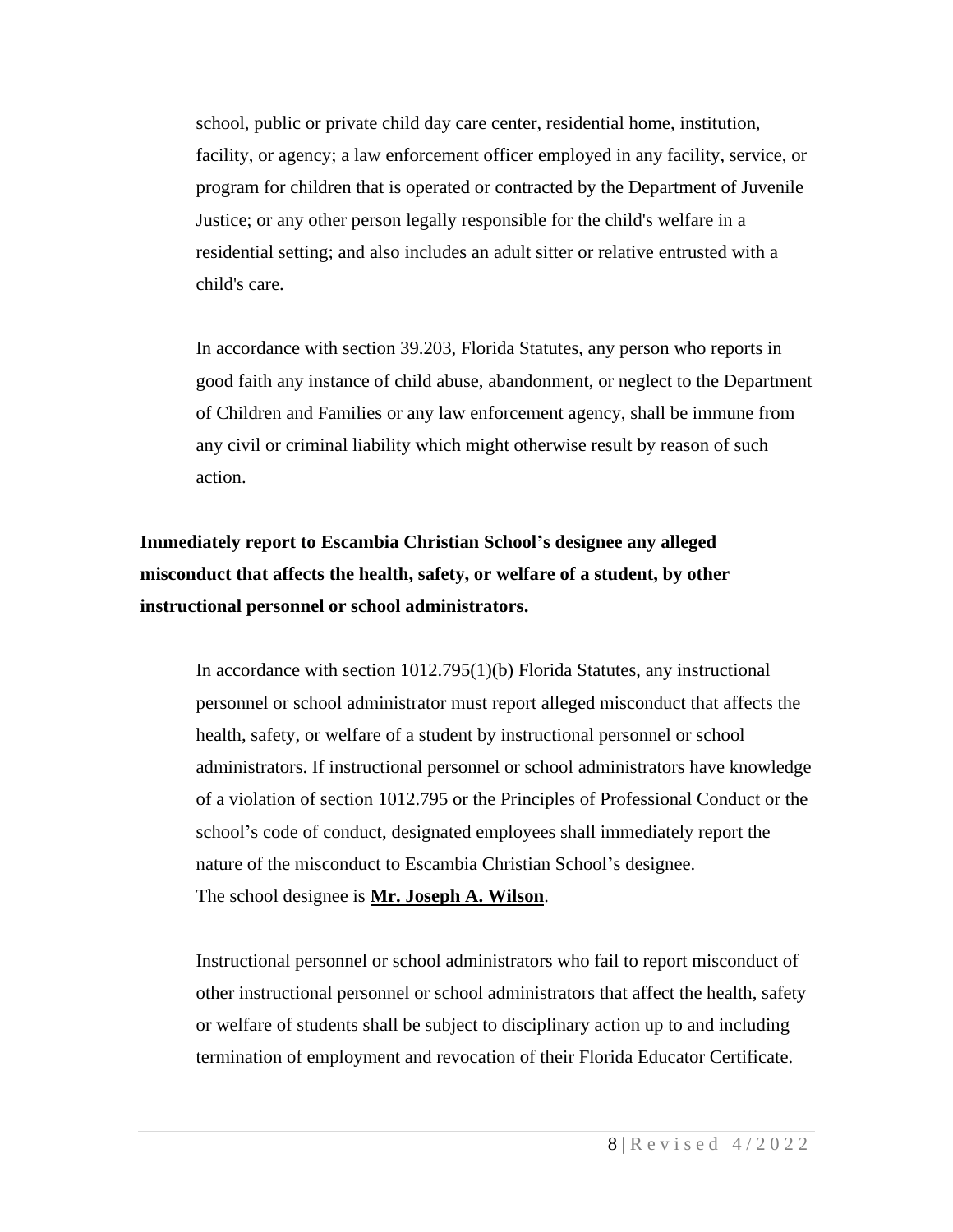#### **Prohibition of Bullying and Harassment**

All students and school employees have the right to an educational setting that is safe, secure, and free from harassment and bullying of any kind. Escambia Christian School will not tolerate bullying and harassment of any type. Conduct that constitutes bullying and/or harassment, as defined by Escambia Christian School policy and section 1006.147, Florida Statutes, are prohibited.

Bullying means systematically and chronically inflicting physical hurt or psychological distress on one or more students and may involve but is not limited to:

- 1. Teasing
- 2. Social Exclusion
- 3. Threat
- 4. Intimidation
- 5. Stalking
- 6. Physical violence
- 7. Theft
- 8. Sexual, religious, or racial harassment
- 9. Public humiliation
- 10. Destruction of property

Harassment means any threatening, insulting, or dehumanizing gesture, use of data or computer software, or written, verbal, or physical conduct directed against a student or school employee that:

1. Places a student or school employee in reasonable fear of harm to his or her person or damage to his or her property;

2. Has the effect of substantially interfering with a student's educational performance, opportunities, or benefits; or

3. Has the effect of substantially disrupting the orderly operation of a school.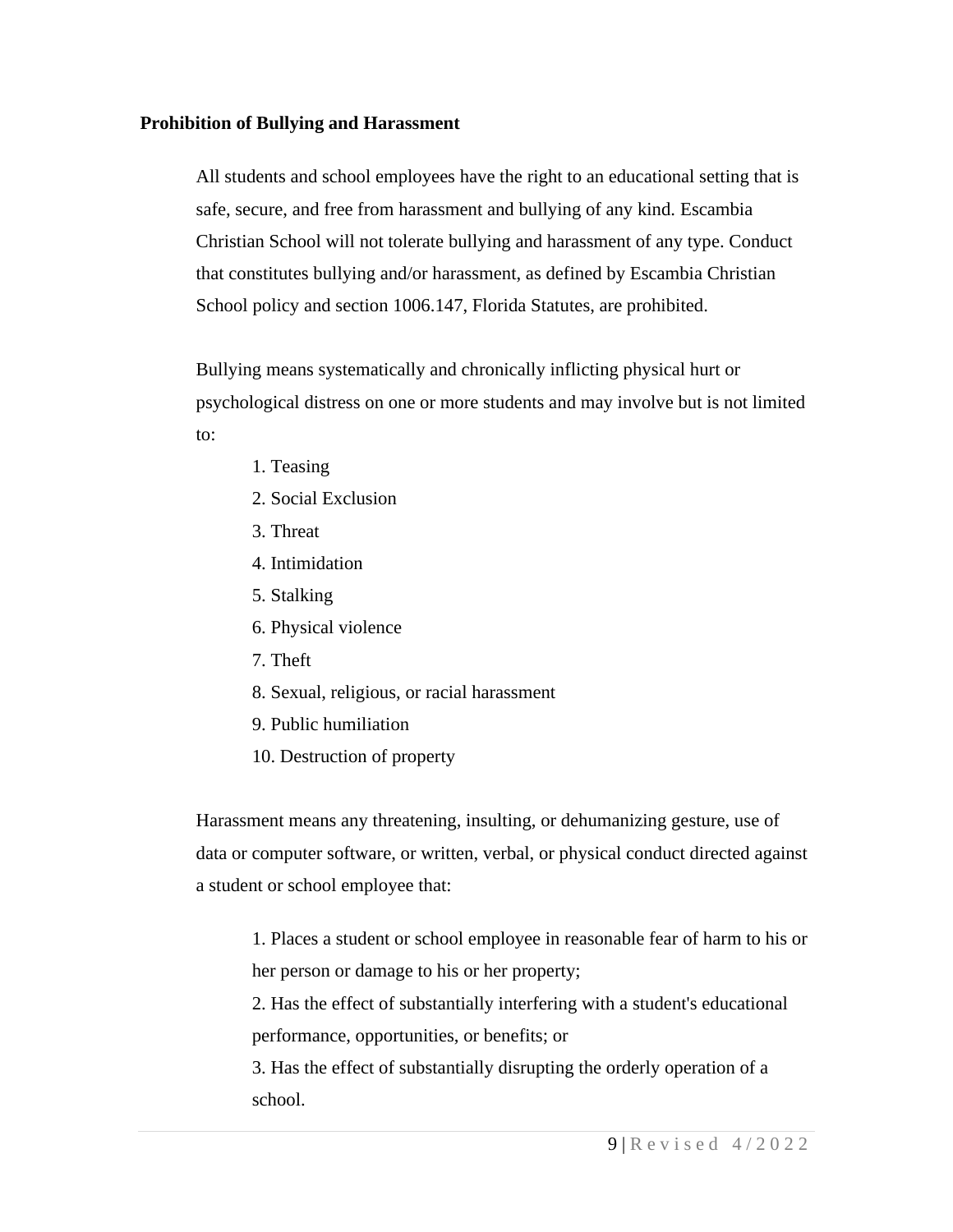#### **Bullying and Harassment also include:**

Retaliation against a student or school employee by another student or school employee for asserting or alleging an act of bullying or harassment. Reporting an act of bullying or harassment that is not made in good faith is considered retaliation.

Perpetuation of conduct listed in paragraph (a) or paragraph (b) by an individual or group with intent to demean, dehumanize, embarrass, or cause physical harm to a student or school employee by:

**a.** Incitement or coercion;

**b.** Accessing or knowingly causing or providing access to data or computer software through a computer, computer system, or computer network within the scope of the Escambia Christian School system; or

**c.** Acting in a manner that has an effect substantially similar to the effect of bullying or harassment.

#### **Discrimination Prohibited**

All employees shall abide by Escambia Christian School policy on prohibiting discrimination. No person shall, on the basis of race, color, religion, gender, age, marital status, disability, political or religious beliefs, national or ethnic origin, or sexual orientation, be excluded from participation in, be denied the benefits of, or be subjected to discrimination under any education program or activity, or in any employment conditions or practices conducted by Escambia Christian School, except as provided by law.

#### **Confidentiality Agreement Prohibited**

In accordance with section 1001.42(6), Florida Statutes, neither the school board nor any employee of the school board may enter into a confidentiality agreement, written or verbal, with an instructional personnel or school administrator who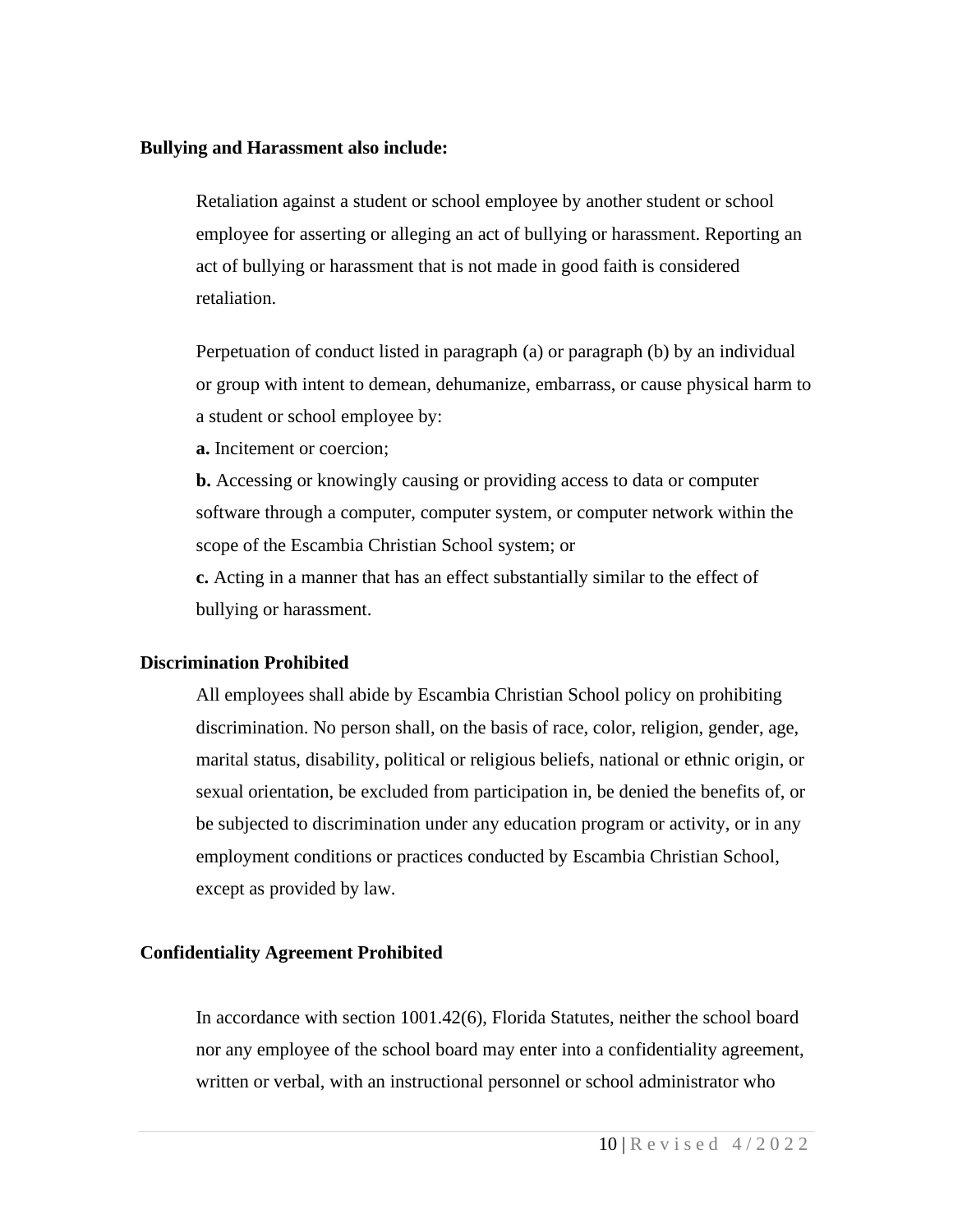resigns, is terminated, or resigns in lieu of termination due to allegations, in whole or in part, of misconduct related to the health safety or welfare of a student. Any part of an agreement that has the purpose or effect of concealing misconduct which affects the health, safety or welfare of a student is void and contrary to public policy and shall not be enforced.

#### **Reference Checks**

In accordance with section 1001.42(6), Florida Statutes, neither the school board nor any employee of the school board may provide instructional personnel or school administrators with employment references or discuss their performance with prospective employers from another educational setting without also disclosing the personnel's or administrator's misconduct. In accordance with section 768.095, Florida Statutes, an employer who discloses information about a former or current employee to a prospective employer of the former or current employee upon request of the prospective employer or of the former or current employee is immune from civil liability for such disclosure or its consequences unless it is shown by clear and convincing evidence that the information disclosed by the former or current employer was knowingly false or violated any civil right of the former or current employee protected under chapter 760, Florida Statutes.

#### **Alcohol and Drug Free Workplace**

No employee shall possess, consume, sell, distribute, dispense, use or be under the influence of any alcoholic beverage in the workplace, including all school sponsored events that may be on or off school grounds. No employee shall possess, consume, inject or ingest, sell, manufacture, distribute, dispense, use or be under the influence of, on or off the job, or in the workplace, including all school sponsored events that may be on or off school grounds, any narcotic drug, amphetamine, barbiturate, marijuana or any other controlled substance, as defined in the Controlled Substances Act and as further defined by regulations at 21 CFR 12001.11 through 1300.15 or Florida Statutes Chapter 893, without a lawful prescription. As a condition of employment, each employee will abide by the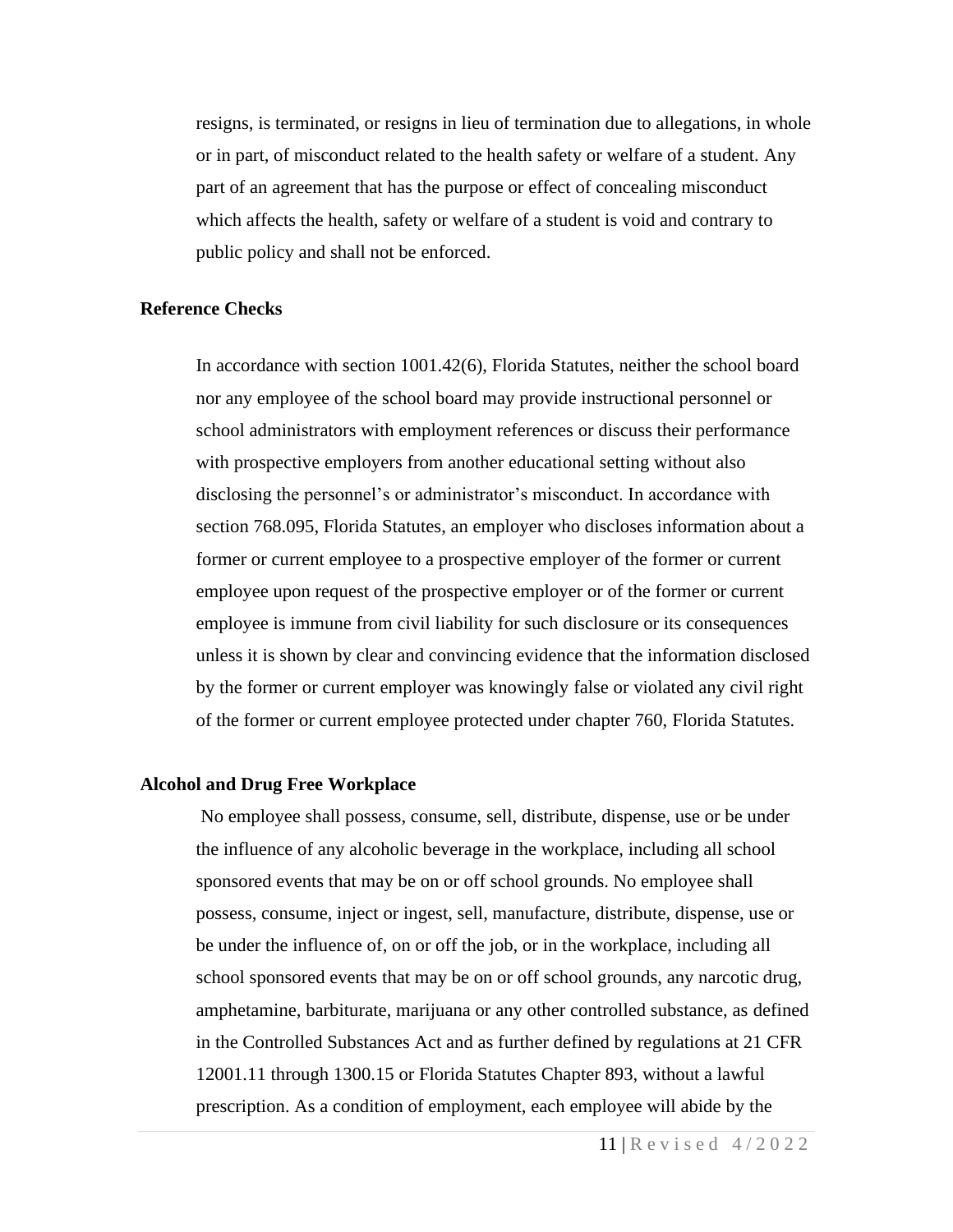terms of this policy and notify the **Chairman of the Board** of any arrest for a criminal drug offense within 48 hours.

#### **Reasonable Suspicion Tests**

As a condition of continued employment, current employees shall submit to drug screening when reasonable suspicion exists to believe that an employee is using a substance that is impairing the employee and/or his or her job performance.

#### **Perform Duties in a Competent Manner**

Continuing evaluation of instructional and administrative staff is necessary to enable the school board to monitor the effectiveness and competence of instructional and administrative staff members and to assist them in the improvement of their professional performance. In accordance with section 1012.34, Florida Statutes, the performance, and capacity of instructional and administrative staff shall be evaluated according to procedures established by Escambia Christian School Board.

#### **Physical Examinations and Medical Evaluations**

The Chairman of the Board may require a physical, psychological, and /or psychiatric examination by a physician licensed in the state of Florida when in the Chairman's judgment such an examination is relevant to the teaching performance or employment status of the school board employee. The Chairman shall select the physician(s), psychologist(s), or psychiatrist(s) and shall pay all costs incurred in the examination(s). The employee shall allow the report of the physician, psychologist, or psychiatrist to be submitted to the **Chairman** with a copy being forwarded to the employee.

#### **Conflicts of Interest**

No employee shall engage in conduct, which creates a conflict of interest. A conflict of interest shall be defined as a situation in which regard for a private interest tends to lead to disregard of a public duty or interest.

#### **Corporal Punishment**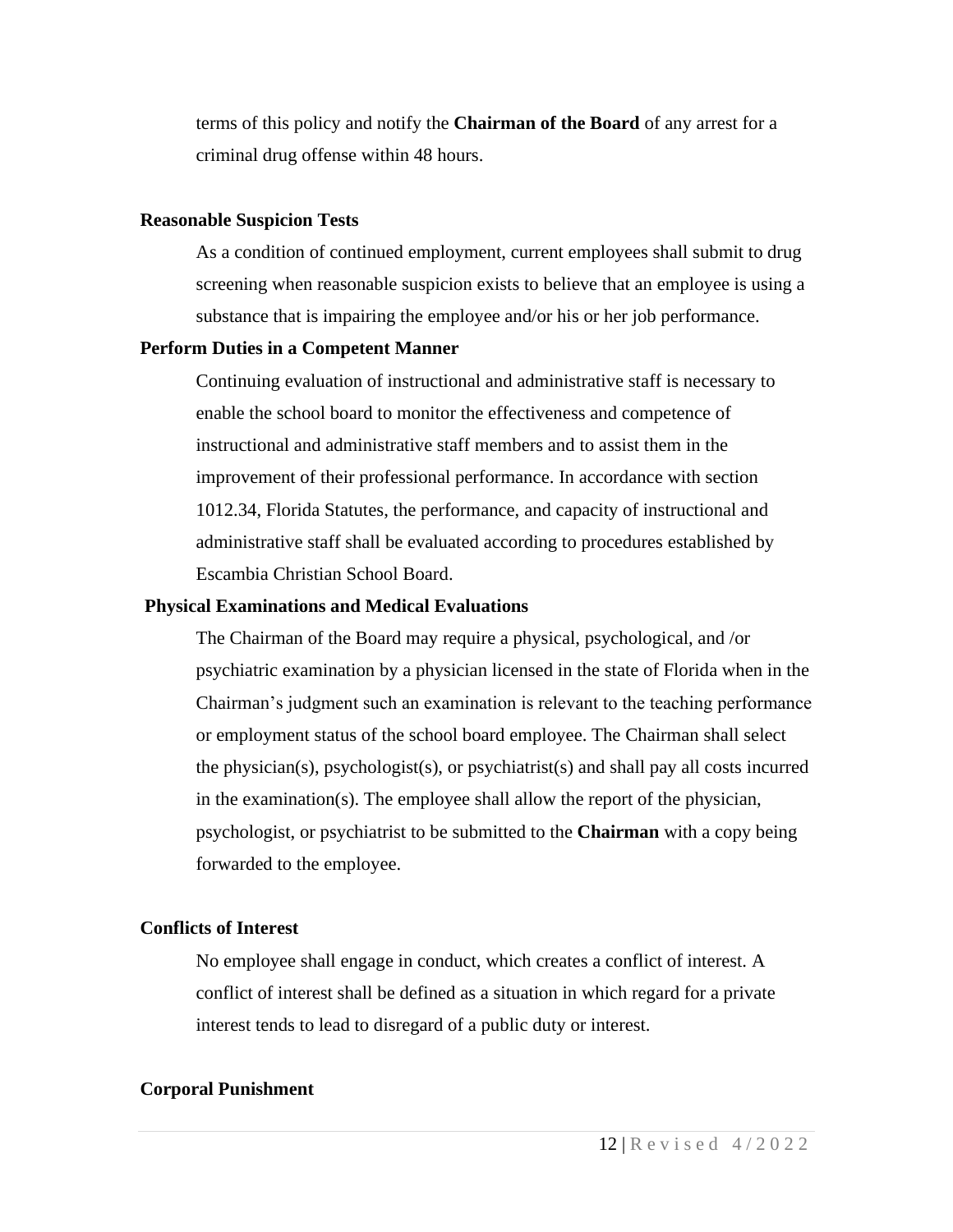Pursuant to section 1002.20(4)(c), Florida Statutes, corporal punishment of a private school student may only be administered by the school principal or Administrator within guidelines of the school principal and according to Escambia Christian School policy. If corporal punishment is used, it must be administered in accordance with section 1003.32(1) (k), Florida Statutes.

#### **Reasonable Force**

In accordance with sections 1003.32, 1006.11 and 1012.75, Florida Statues, reasonable force, as defined by State Board of Education Rule, may be used by Escambia Christian School personnel in order to maintain a safe and orderly learning environment.

#### **Acceptable Use of School Property and Resources**

All employees shall use Escambia Christian School's resources, electronic and otherwise, only for duties and activities in support of the educational goals and policies of the school board. Use of such Escambia Christian School resources, electronic and otherwise, for purposes not related to the educational goals and policies of the school board can result in adverse action against the employee, up to and including termination and, when appropriate, certification action and/or criminal charges.

#### **Weapons**

Except as provided in sections 790.115, 790.06, and 1006.12, Florida Statutes, the School Board prohibits all staff from possessing, storing, making, or using a weapon in any setting that is under the control and supervision of the Board including, but not limited to, property leased, owned, or contracted by the Board, or a school-sponsored event. (A weapon and examples thereof are as defined school policy.)

#### **Security of Tests**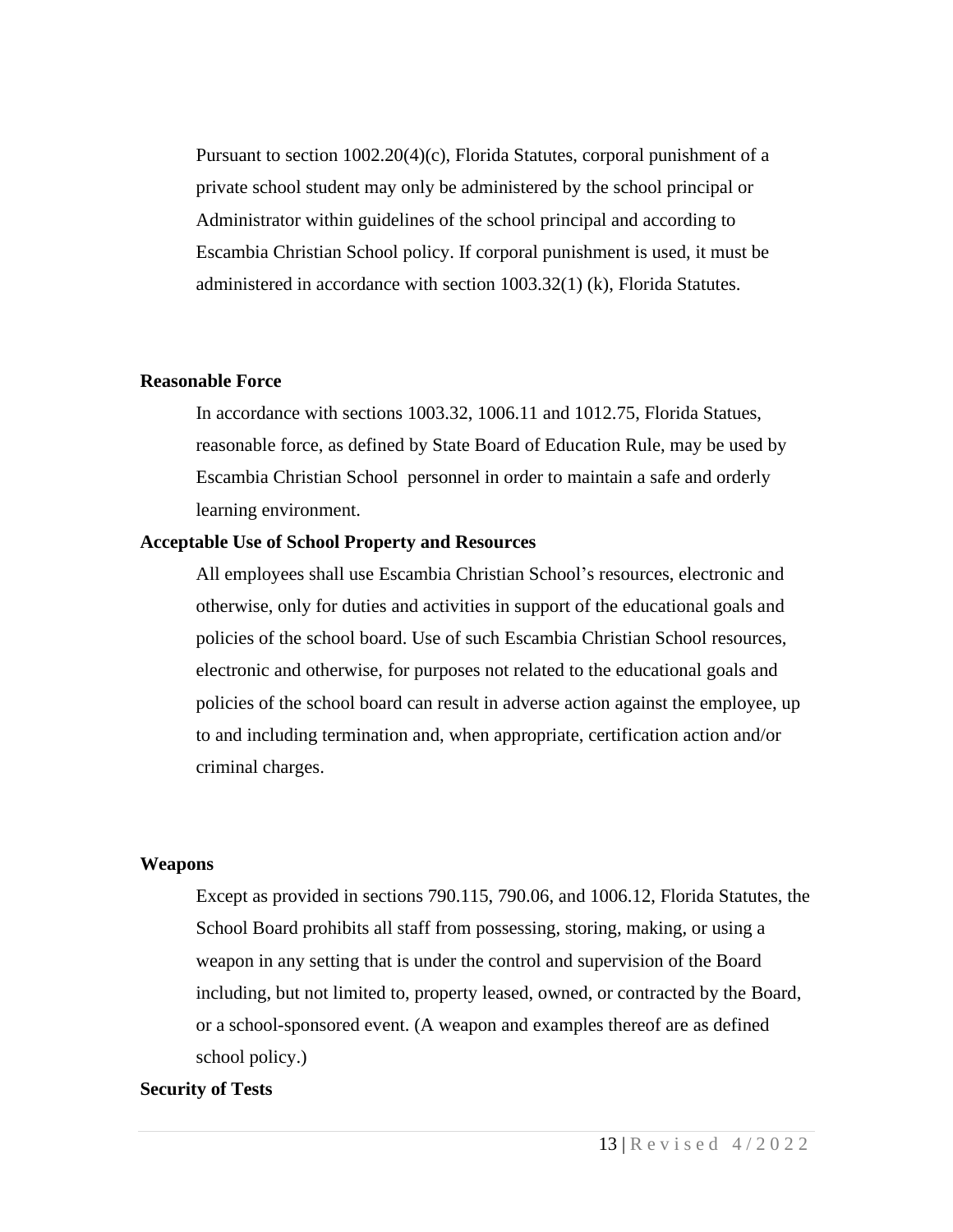All mandatory tests administered by or through the State Board of Education and / or Escambia Christian School administered national norm-referenced achievement tests shall be secured pursuant to Florida Statutes and State Board of Education Rules. The loss of testing materials, cheating or any other breach of test security procedures and laws shall be reported immediately to the testing coordinator.

#### **Dress Code**

All instructional staff and school administrators shall be physically clean, neat, and well-groomed and shall dress in a manner consistent with being a professional.

#### **Tobacco Use in Escambia Christian School Facilities**

All use of tobacco products in any form are prohibited in or on any school-owned building, facility, or property.

#### **Electronic Communications and Social Networking Sites**

Instructional Personnel and School Administrators shall use caution and good judgment when using electronic communications and social networking sites. Any information relayed to students via electronic communications shall be professional in nature and related to a student's academic progress. Any information posted to or communicated through a social networking site shall not bring disfavor, embarrassment or condemnation to the employee, student, or school.

**Training Requirement** All instructional personnel and administrators are required as a condition of employment to complete training on these standards of ethical conduct.

#### **Reporting Misconduct by Instructional Personnel and Administrators** All

employees, education support, instructional personnel and administrators have an obligation to report misconduct by instructional personnel and school administrators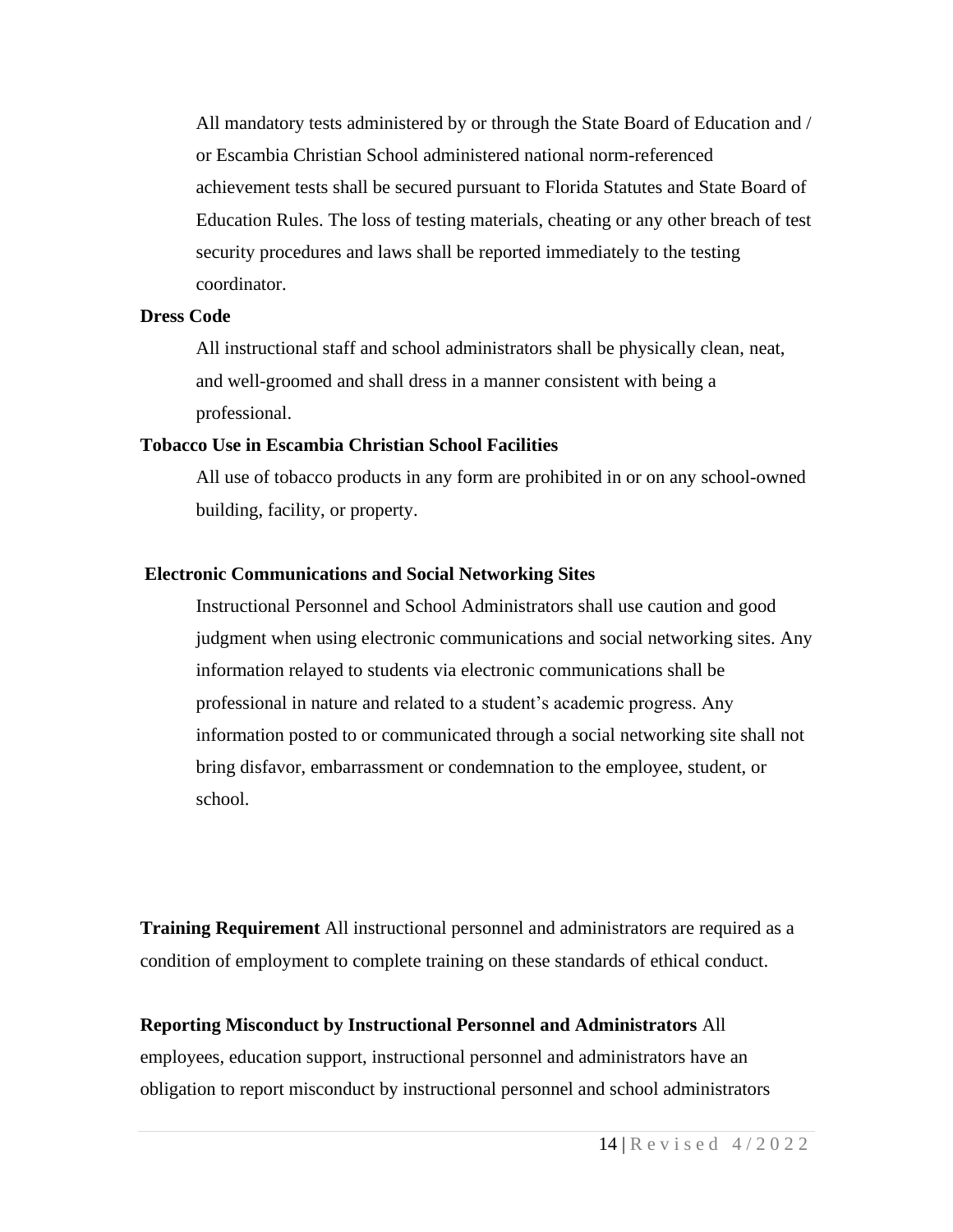which affects the health, safety, or welfare of a student. Examples of misconduct include obscene language, drug and alcohol use, disparaging comments, prejudice or bigotry, sexual innuendo, cheating or testing violations, physical aggression, and accepting or offering favors. Reports of misconduct of employees should be made to:

#### **Stephanie Davis-Keeton, Administrator at 850-433-8476**.

Reports of misconduct committed by administrators should be made to:

**Joseph Wilson, Chairman of the Board** at **850-433-8476**.

Legally sufficient allegations of misconduct by Florida certified educators will be reported to the Office of Professional Practices Services. Policies and procedures for reporting misconduct by instructional personnel or school administrators which affects the health, safety, or welfare of a student are posted in ECS' Office Information Board and on our school website at [www.escambiachristian.org.](http://www.escambiachristian.org/)

**Liability Protections:** Any person, official, or institution participating in good faith in any act authorized or required by law or reporting in good faith any instance of child abuse, abandonment, or neglect to the department or any law enforcement agency, shall be immune from any civil or criminal liability which might otherwise result by reason of such action. (F.S. 39.203)

An employer who discloses information about a former or current employee to a prospective employer of the former or current employee upon request of the prospective employer or of the former or current employee is immune from civil liability for such disclosure or its consequences unless it is shown by clear and convincing evidence that the information disclosed by the former or current employer was knowingly false or violated any civil right of the former or current employee protected under F.S. Chapter 760. (F.S. 768.095)